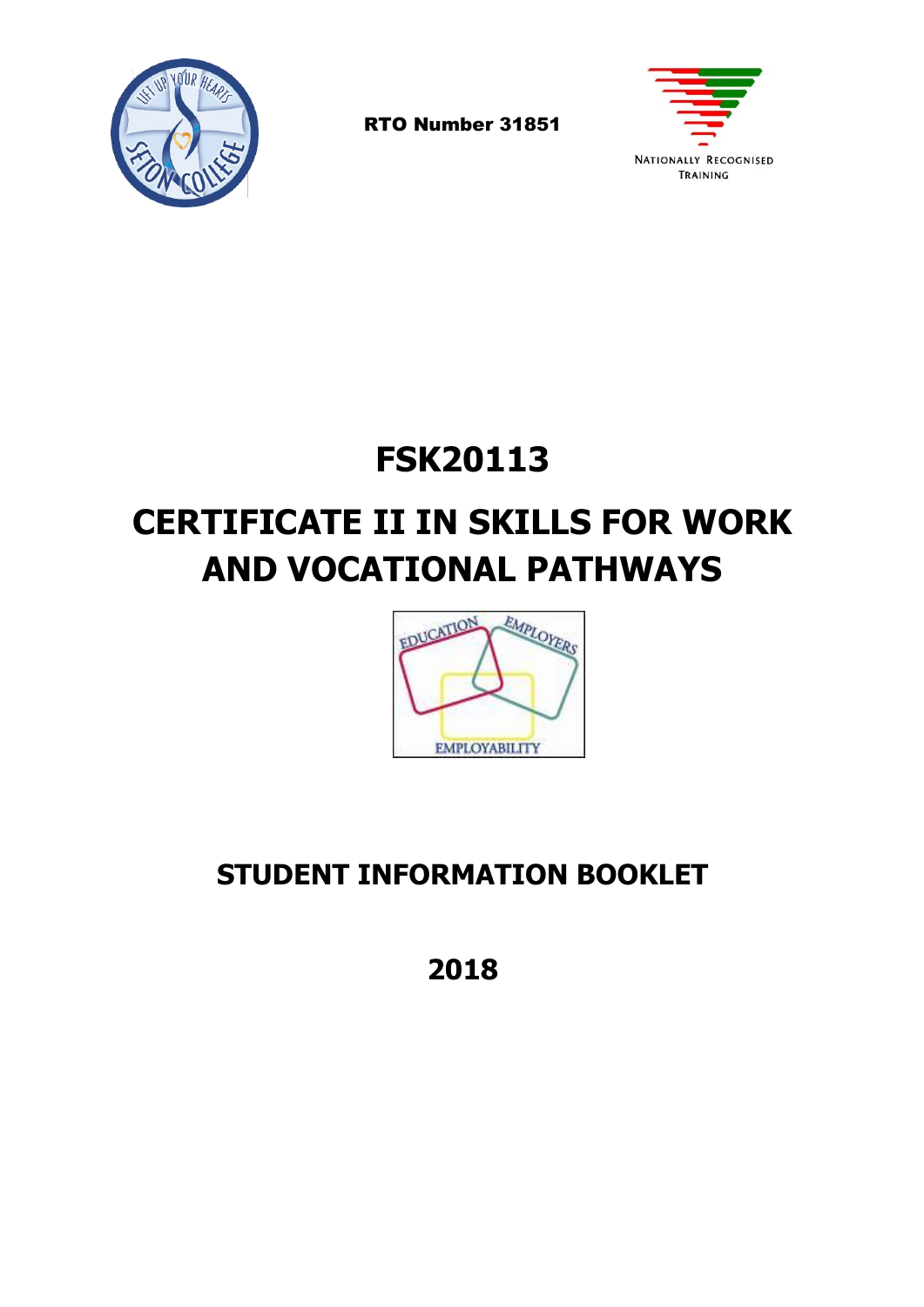### **FSK 20113 Certificate I in Skills for Work and Vocational Pathways**

### **Description**

This qualification is designed for individuals who require further foundation skills development to prepare for workforce entry or vocational training pathways.

It is suitable for individuals who require:

- a pathway to employment or vocational training
- reading, writing, numeracy, oral communication and learning skills at Australian Core Skills Framework (ACSF) Level 3
- entry level digital literacy and employability skills
- a vocational training and employment plan.

Foundation Skills Training Package qualifications may not be listed as an entry requirement for vocational qualifications.

#### **Entry Requirements**

Nil

### **COURSE OUTCOMES**

### **AQF Level I Criteria**

| <b>Summary</b>                                | Graduates at this level will have knowledge and skills for initial work, community<br>involvement and/or further learning                                |  |
|-----------------------------------------------|----------------------------------------------------------------------------------------------------------------------------------------------------------|--|
| Knowledge                                     | Graduates at this level will have foundational knowledge for everyday life, further<br>learning and preparation for initial work                         |  |
| <b>Skills</b>                                 | Graduates at this level with have foundational cognitive, technical and<br>communication skills to:                                                      |  |
|                                               | Undertake defined routine activities<br>Identify and report simple issues and problems<br>٠                                                              |  |
| <b>Application of</b><br>knowledge and skills | Graduates at this level will apply knowledge and skills to demonstrate autonomy in<br>highly structured and stable contexts and within narrow parameters |  |

**File location:** https://mybcecatholicedu.sharepoint.com/sites/sp-seton/staff/seton documents/vet/handbooks/2018/cert ii in skillls for work and vocational pathways student info

**Version date: Ownership:**

book.docx **November 2016 Seton College**

**Review date: Approved:**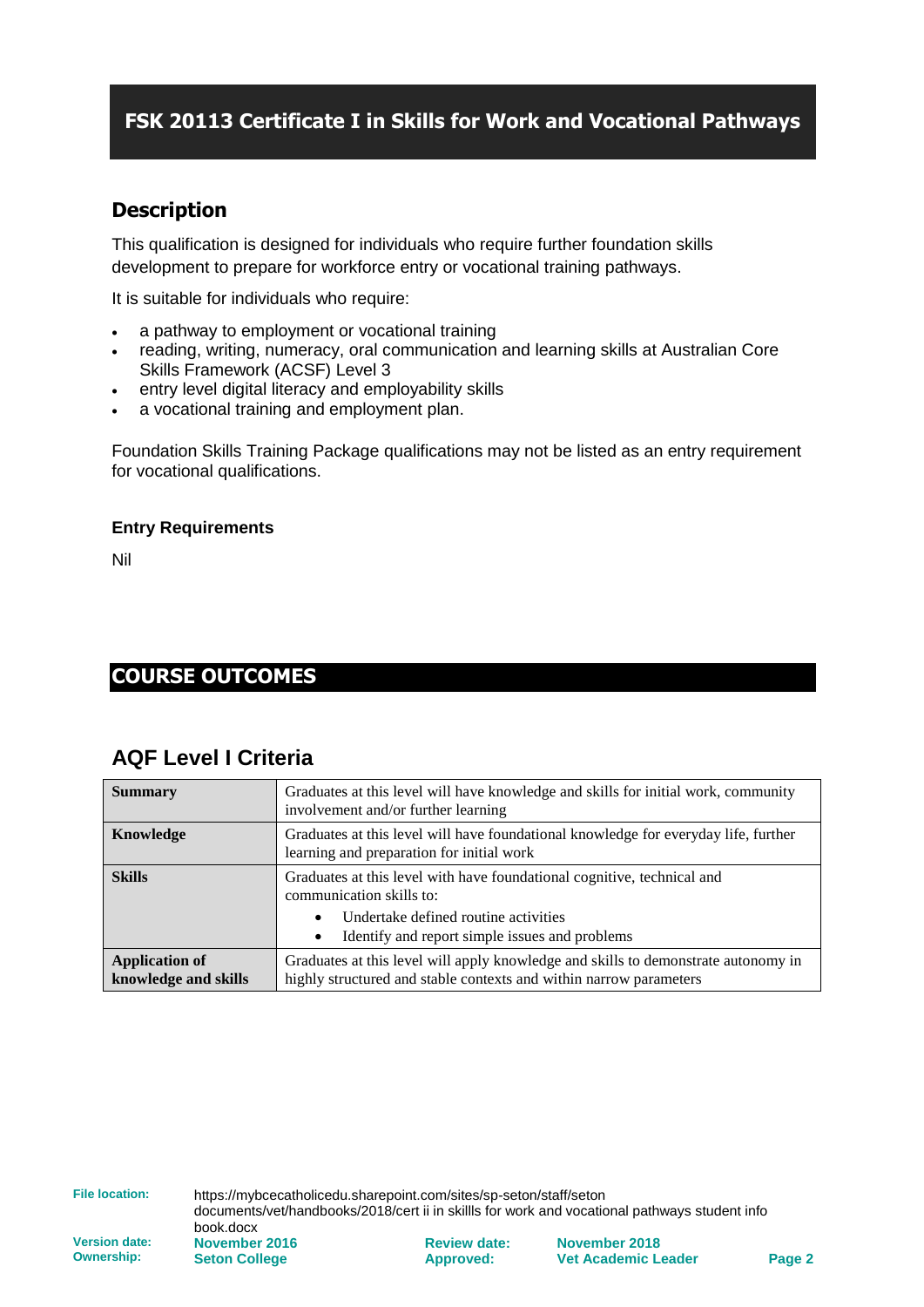### **COURSE STRUCTURE**

To be awarded a *Certificate II in Skills for Work and Vocational Pathways***,** participants must successfully complete the following units of competency**:**

- **8 Core units; plus**
- **6 Elective units**

Students who exit this course at any time prior to completion will receive a Statement of Attainment for those units of competency they have successfully achieved.

| <b>Unit code</b> | Unit name                                                                                    | Core $(C)$ /<br>Elective (E) |
|------------------|----------------------------------------------------------------------------------------------|------------------------------|
| FSKDIG03         | Use digital technology for routine workplace<br>tasks                                        | Core                         |
| FSKLRG09         | Use strategies to respond to routine<br>workplace problems                                   | Core                         |
| FSKLRG11         | Use routine strategies for work-related<br>learning                                          |                              |
| FSKNUM14         | Calculate with whole numbers and familiar<br>fractions, decimals and percentages for<br>work | Core                         |
| FSKNUM15         | Estimate, measure and calculate routine<br>metric measurements for work                      | Core                         |
| FSKOCM07         | Interact effectively with others at work                                                     | Core                         |
| FSKRDG10         | Read and respond to routine workplace<br>information                                         | Core                         |
| FSKRDG01         | Recognise highly familiar workplace signs<br>and symbols                                     | Core                         |
| FSKRDG02         | Read and respond to basic workplace signs<br>and symbols                                     | Elective                     |
| FSKRDG07         | Read and respond to simple workplace<br>information                                          | Elective                     |
| FSKWTG01         | Write personal details on basic workplace<br>forms                                           | Elective                     |
| BSBWHS201        | Contribute to health and safety of self and<br>others                                        | Elective                     |
| BSBITU201        | Produce simple word processed document                                                       | Elective                     |

**File location:** https://mybcecatholicedu.sharepoint.com/sites/sp-seton/staff/seton documents/vet/handbooks/2018/cert ii in skillls for work and vocational pathways student info

book.docx **November 2016 Seton College**

**Review date: Approved:**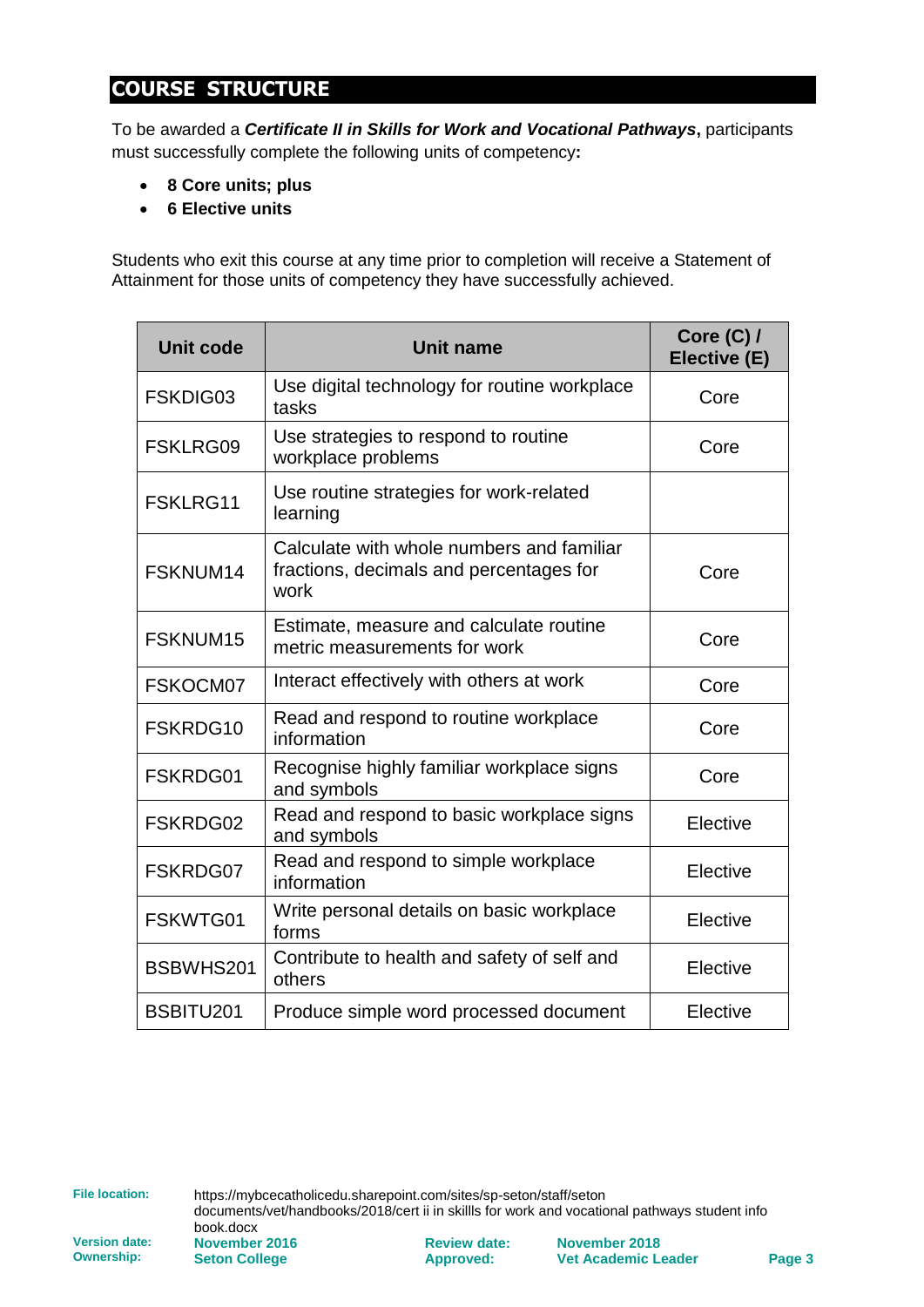### **CORE UNITS**

#### • **FSKDIG02 Use digital technology for simple workplace tasks**

This unit describes the skills and knowledge required to use digital technology to undertake simple workplace tasks.

#### • **FSKLRG08 Use simple strategies for work-related learning**

This unit describes the skills and knowledge required to identify own learning goals and needs, and develop a simple learning plan to participate in a vocational or workplace learning environment.

### • **FSKNUM08 Identify and use whole numbers and simple fractions, decimals and percentages for work**

This unit describes the skills and knowledge to identify and use whole numbers into the thousands, simple fractions, decimals and percentages.

• **FSKNUM09 Identify, measure and estimate familiar quantities for work**

This unit describes the skills and knowledge required to measure familiar and predictable quantities using simple and routine measuring instruments and units.

#### • **FSKOCM03 Participate in simple spoken interactions at work**

This unit describes the skills and knowledge required to participate in a limited range of simple spoken interactions in the workplace, such as talking with coworkers, participating in workplace meetings, giving and responding to simple instructions, receiving and passing on simple messages, or talking with clients.

#### • **FSKRDG07 Read and respond to simple workplace information**

This unit describes the skills and knowledge required to identify, interpret and respond to information in simple workplace texts in printed or digital format, such as short messages, notices, instructions, forms, rosters, simple diagrams, tables and charts.

#### • **FSKWTG06 Write simple workplace information**

This unit describes the skills and knowledge required to write simple workplace texts which may be in printed or digital format, such as incident or accident reports, purchase orders, brief shift notes, emails, messages, or WHS records.

### **<http://training.gov.au/Training/Details/FSK10213>**

**File location:** https://mybcecatholicedu.sharepoint.com/sites/sp-seton/staff/seton documents/vet/handbooks/2018/cert ii in skillls for work and vocational pathways student info

**Version date: Ownership:**

book.docx **November 2016 Seton College**

**Review date: Approved:**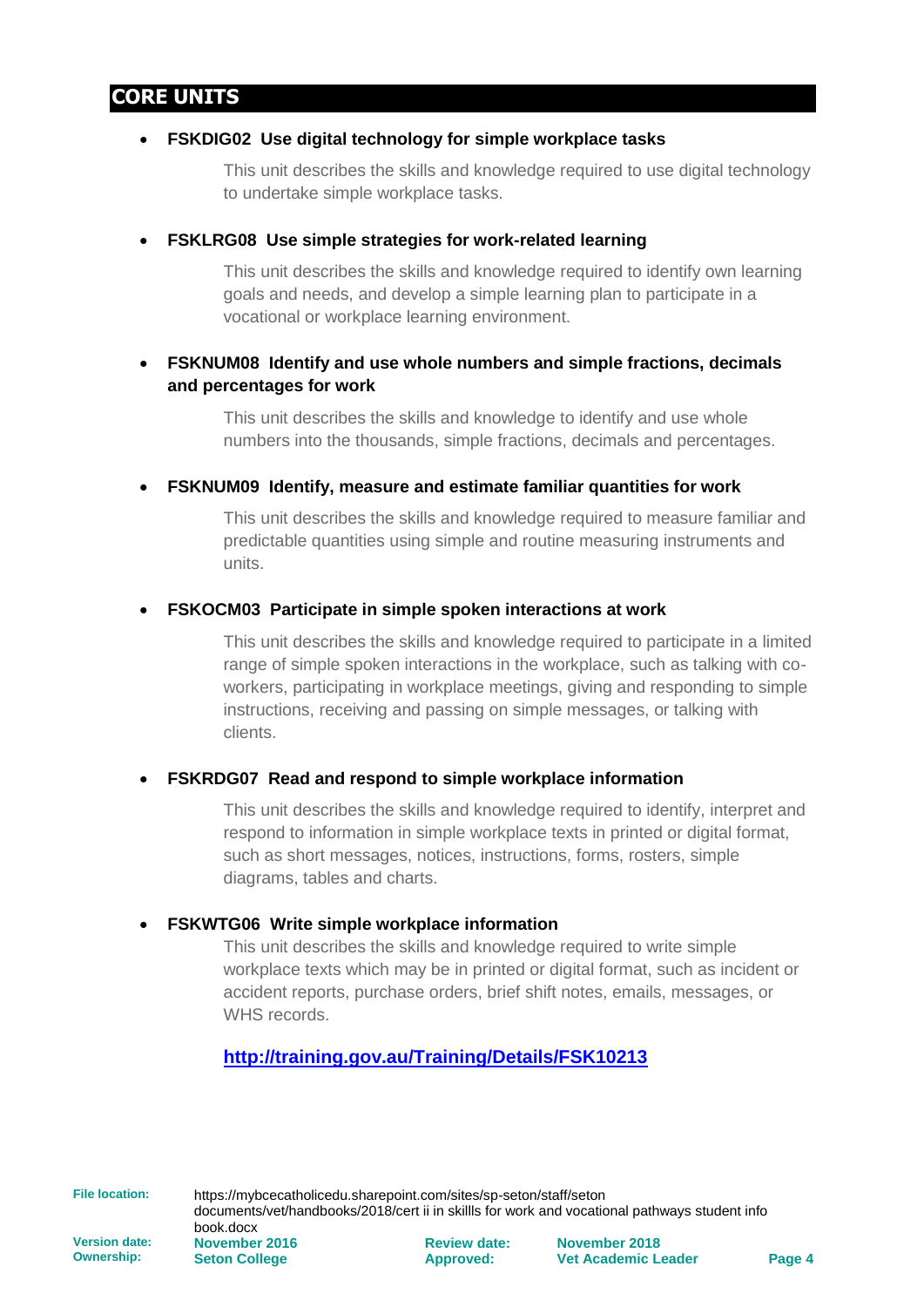### **ELECTIVE UNIT**

#### • **FSKLRG07 Use strategies to identify job opportunities**

This unit describes the skills and knowledge required to identify job pathways and identify strategies to seek employment.

#### • **FSKLRG06 Participate in work placement**

This unit describes the skills and knowledge required to plan and participate in work experience.

#### • **FSKLRG10 Use routine strategies for career planning**

This unit describes the skills and knowledge required to identify and select appropriate career and work options and develop a career plan.

#### • **FSKRDG02 Read and respond to basic workplace signs and symbols**

This unit describes the skills and knowledge required to interpret and respond to basic workplace signs and symbols in printed or digital format.

**<http://training.gov.au/Training/Details/FSK10213>**

**File location:** https://mybcecatholicedu.sharepoint.com/sites/sp-seton/staff/seton documents/vet/handbooks/2018/cert ii in skillls for work and vocational pathways student info

**Version date: Ownership:**

book.docx **November 2016 Seton College**

**Review date: Approved:**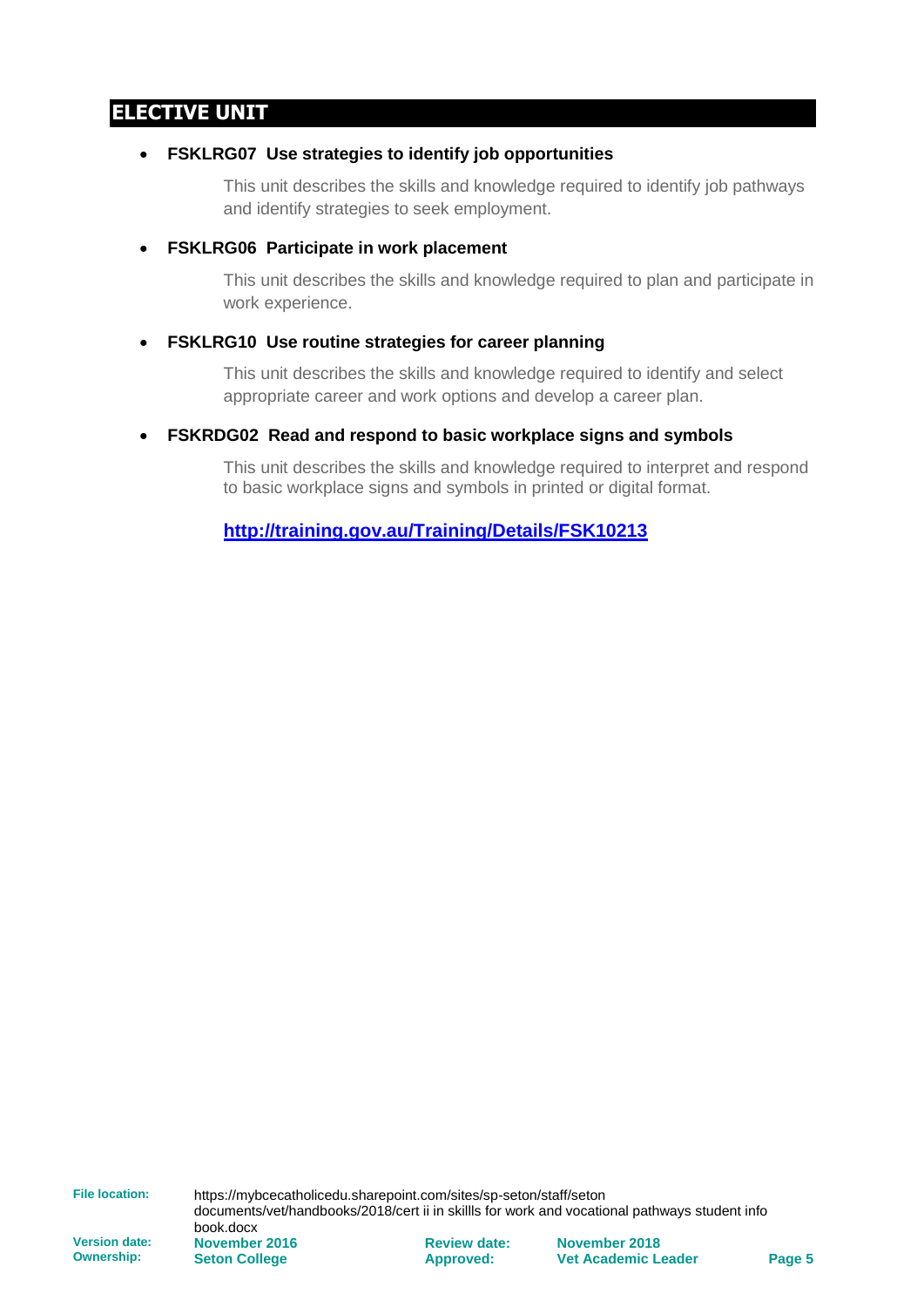### **COURSE ORGANISATION**

**1 st Semester - 3 Lessons per week**

**2 nd Semester - Observations for work experience**

## **Suggested Delivery Pattern**

This is a suggested delivery pattern only and teachers should adjust to suit current student cohort.

Clustering provides a holistic training and assessment option. This course will cluster some units together, and also use cross unit Assessment, where assessment in one unit may contribute to assessment in another unit.

Units will be delivered using the following stand-alone and clustering options,

| Semester/<br><b>Term</b> | <b>Topic</b>               | <b>Units of Competency</b>                                          |
|--------------------------|----------------------------|---------------------------------------------------------------------|
| 1                        | <b>Workplace Safety</b>    | BSBWHS201 - Contribute to health and safety of self<br>and others   |
|                          |                            | FSKRDG01 - Recognise highly familiar workplace<br>signs and symbols |
|                          |                            | FSKRDG02- Read and respond to basic workplace<br>signs and symbols  |
| 1                        | <b>Working with Others</b> | FSKOCM07 Interact effectively with others at work                   |
|                          |                            | FSKLRG09 Use strategies to respond to routine<br>workplace problems |
| $\overline{2}$           | Applying for jobs          | BSBITU201 Produce simple word processed<br>documents                |
|                          |                            | FSKWTG09 Write routine workplace texts                              |
|                          |                            | FSKDIG03 Use digital technology for routine<br>workplace tasks      |
|                          |                            | FSKRDG10 Read and respond to routine workplace<br>information       |
|                          |                            | FSKRDG07 Read and respond to simple workplace<br>information        |
|                          |                            | FSKWTG01 Write personal details on basic workplace<br>forms         |

**File location:** https://mybcecatholicedu.sharepoint.com/sites/sp-seton/staff/seton documents/vet/handbooks/2018/cert ii in skillls for work and vocational pathways student info

**Version date: Ownership:**

book.docx **November 2016 Seton College**

**Review date: Approved:**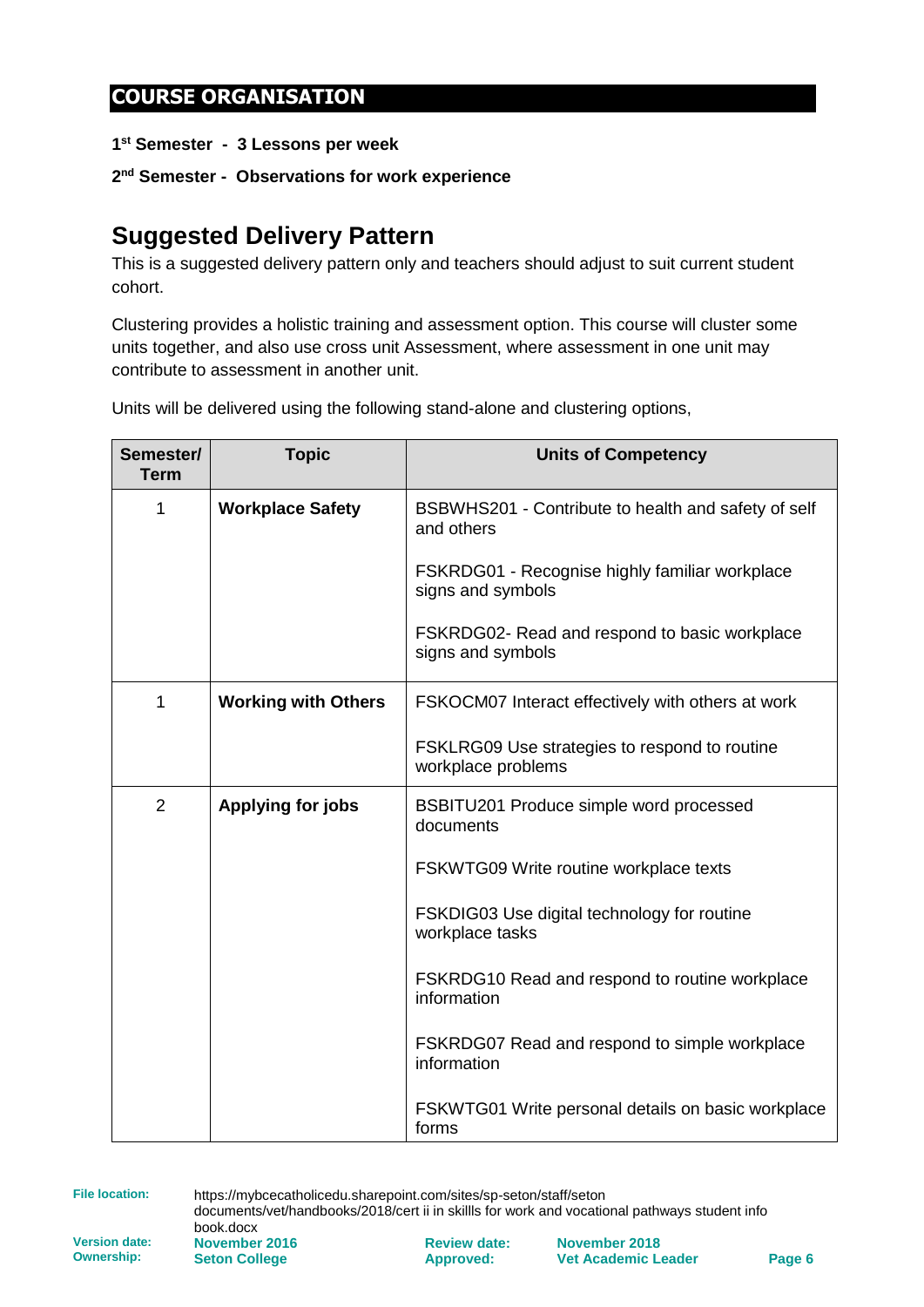| 2 | <b>Payroll</b> | FSKLRG11 Use routine strategies for work-related<br>learning                                              |
|---|----------------|-----------------------------------------------------------------------------------------------------------|
|   |                | <b>FSKNUM14 Calculate with whole numbers and</b><br>familiar fractions, decimals and percentages for work |
|   |                | FSKNUM15 Estimate, measure and calculate routine<br>metric measurements for work                          |

**File location:** https://mybcecatholicedu.sharepoint.com/sites/sp-seton/staff/seton documents/vet/handbooks/2018/cert ii in skillls for work and vocational pathways student info

**Version date: Ownership:**

book.docx **November 2016 Seton College**

**Review date: Approved:**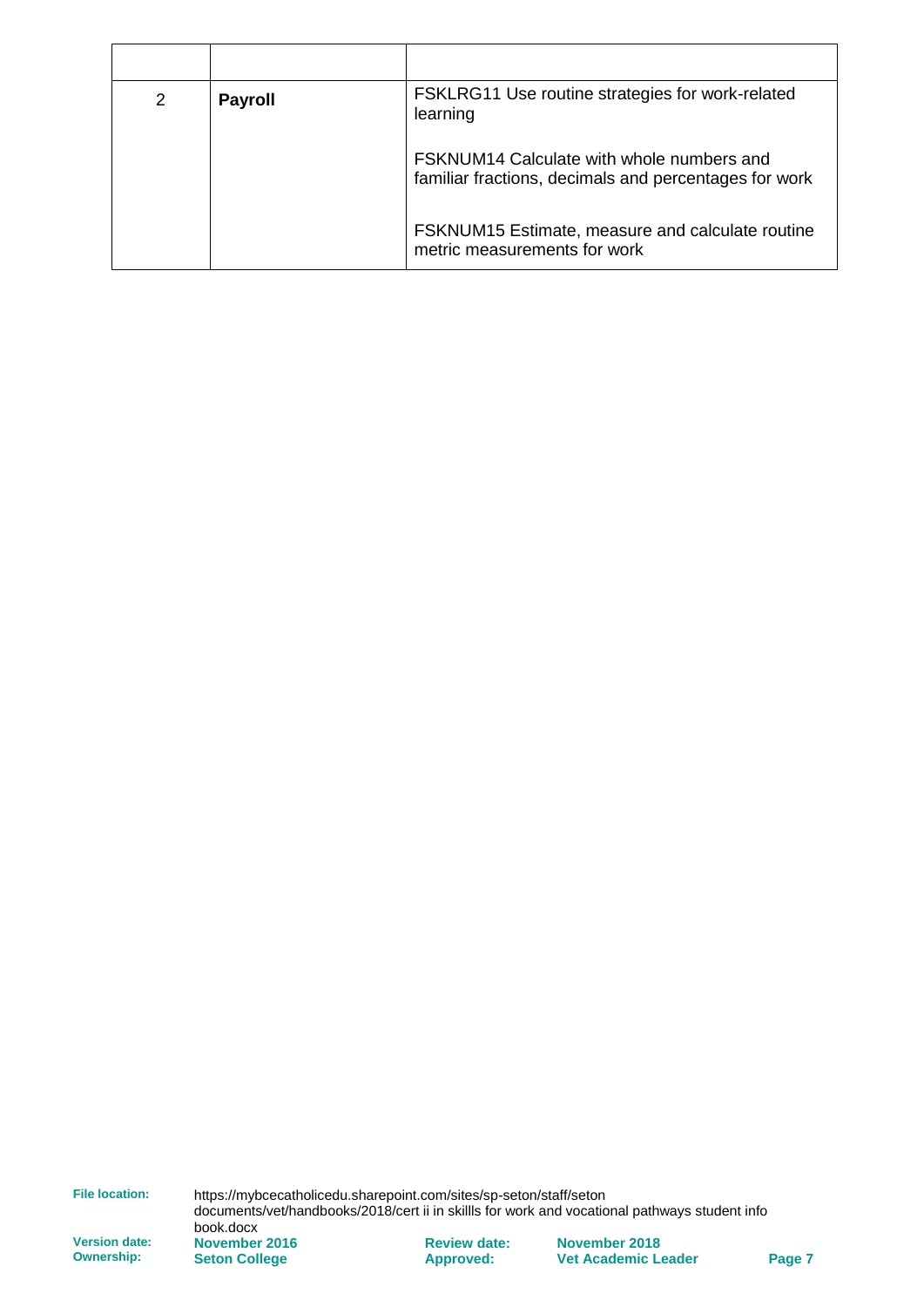### **ASSESSMENT**

### **Competency Based Assessment**

**Competency** means the consistent application of knowledge and skill to the standard of performance required in the workplace. It embodies the ability to transfer and apply skills and knowledge to new situations and environments.

**Assessment** means the process of collecting evidence and making judgments on whether competency has been achieved, to confirm that an individual can perform to the standard required in the workplace, as specified in a training package or VET accredited course

Assessment in these units will consist of:

- a) A folio of class tasks
- b) Observation of students completing summative tasks during class time
- c) Quizzes, Written Activities
- d) Team Project

*All assessment tools will address the knowledge and skills (including employability skills) required as evidence for the unit of competency*

#### **AQF SKILLS LEVEL**

*Certificate II* skills allow a student to:

- Demonstrate knowledge by recall in a narrow range of areas
- Demonstrate basic practical skills
- Perform a sequence of routine tasks where given clear direction
- Receive and pass on messages/information

\*\* For more information on Certificate II in Skills for Work and Vocational Pathways (FSK20113) refer to the

Seton College Homepage

➢ Life at Seton

➢ Curriculum

➢ Vocational Education

**File location:** https://mybcecatholicedu.sharepoint.com/sites/sp-seton/staff/seton documents/vet/handbooks/2018/cert ii in skillls for work and vocational pathways student info

book.docx **November 2016 Seton College**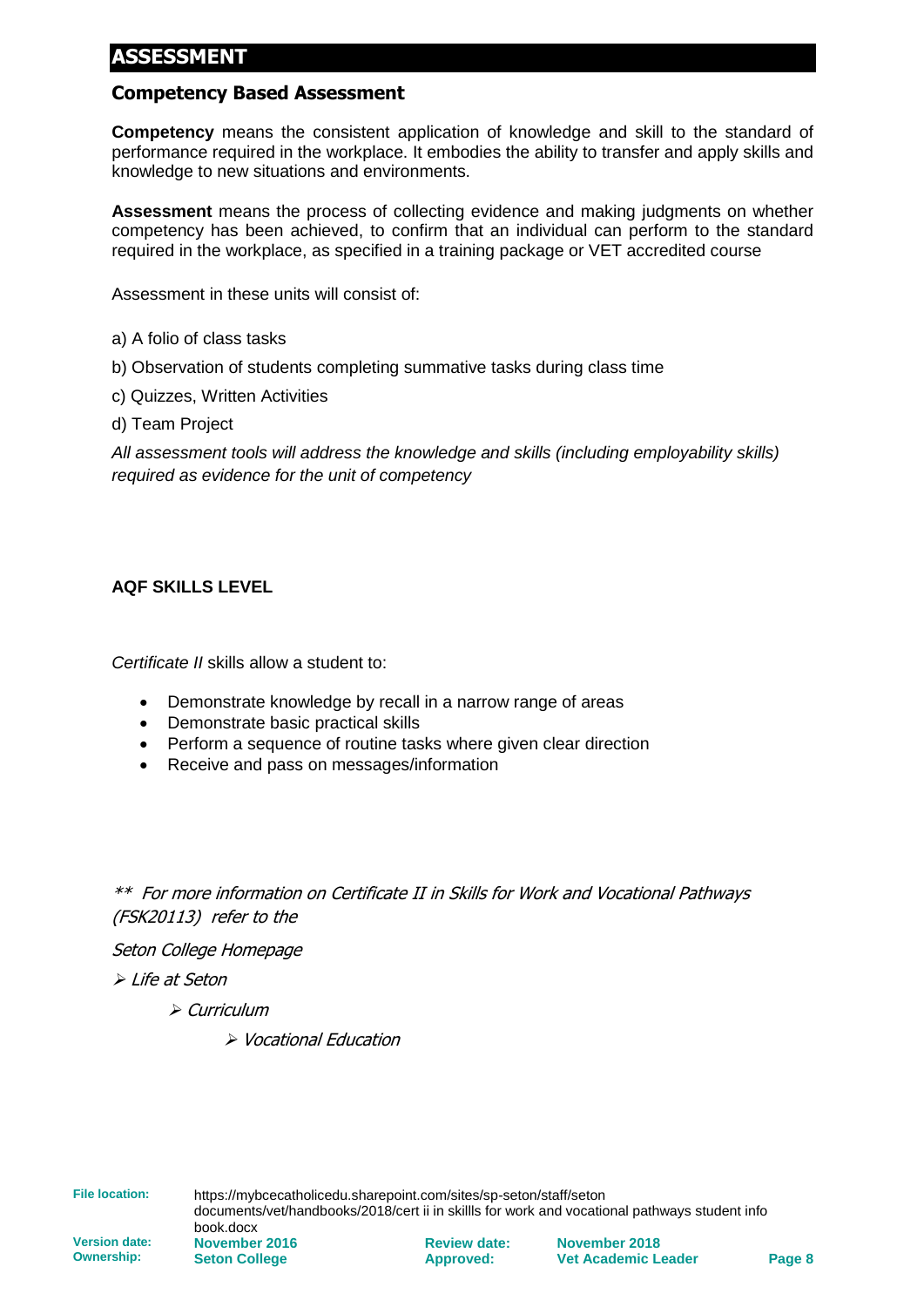### **CREDIT TRANSFER**

Credit Transfer recognizes previous formal learning. It is a system whereby successfully completed units of study from one course can be transferred to another course

For example. If you have completed a "workplace communication unit" in Business it may also be the same for the Active Volunteering.

Therefore you only have to do the unit once.

### **RECOGNITION OF PRIOR LEARNING (RPL)**

**RPL** means an assessment process that assesses the competency/s of an individual that may have been acquired through formal, non-formal and informal learning to determine the extent to which that individual meets the requirements specified in the training package or VET accredited courses.

- a) Formal learning referees to learning that takes place through a structured program of instruction and is linked to the attainment of an AQF qualification or statement of attainment (eg, a certificate, diploma or university degree);
- b) Non-formal learning refers to learning that takes place through a structured program of instruction, but does not lead to the attainment of an AQF qualification or statement of attainment (eg, in-house professional development programs conducted by a business); and
- c) Informal learning refers to learning that results through experience of work-related, social, family, hobby or leisure activities (eg the acquisition of interpersonal skills developed through several years as a sales representative).

## **RPL CHECKLIST FOR STUDENTS**

To ensure an effective RPL process, students should:

*\*Remember, you can only apply for RPL at the beginning of each semester. The steps below are in sequential order. Use the boxes on the left to tick when you have completed that step.*

- Obtain information about RPL
- $\Box$  Obtain a copy of the Units of Competency for the vocational training program(s) of your subject
- $\Box$  Read the relevant learning outcomes or competencies for the training program/s
- $\square$  Complete a self-assessment form for each unit
	- (i) assess your abilities/competencies, with the guidance from your teacher and/or counsellor in the learning outcomes or competencies in the training programs
	- (ii) decide if you think you possess the knowledge and skills of the learning outcome or competencies in the training programs and if so, you should apply for RPL

**File location:** https://mybcecatholicedu.sharepoint.com/sites/sp-seton/staff/seton documents/vet/handbooks/2018/cert ii in skillls for work and vocational pathways student info book.docx